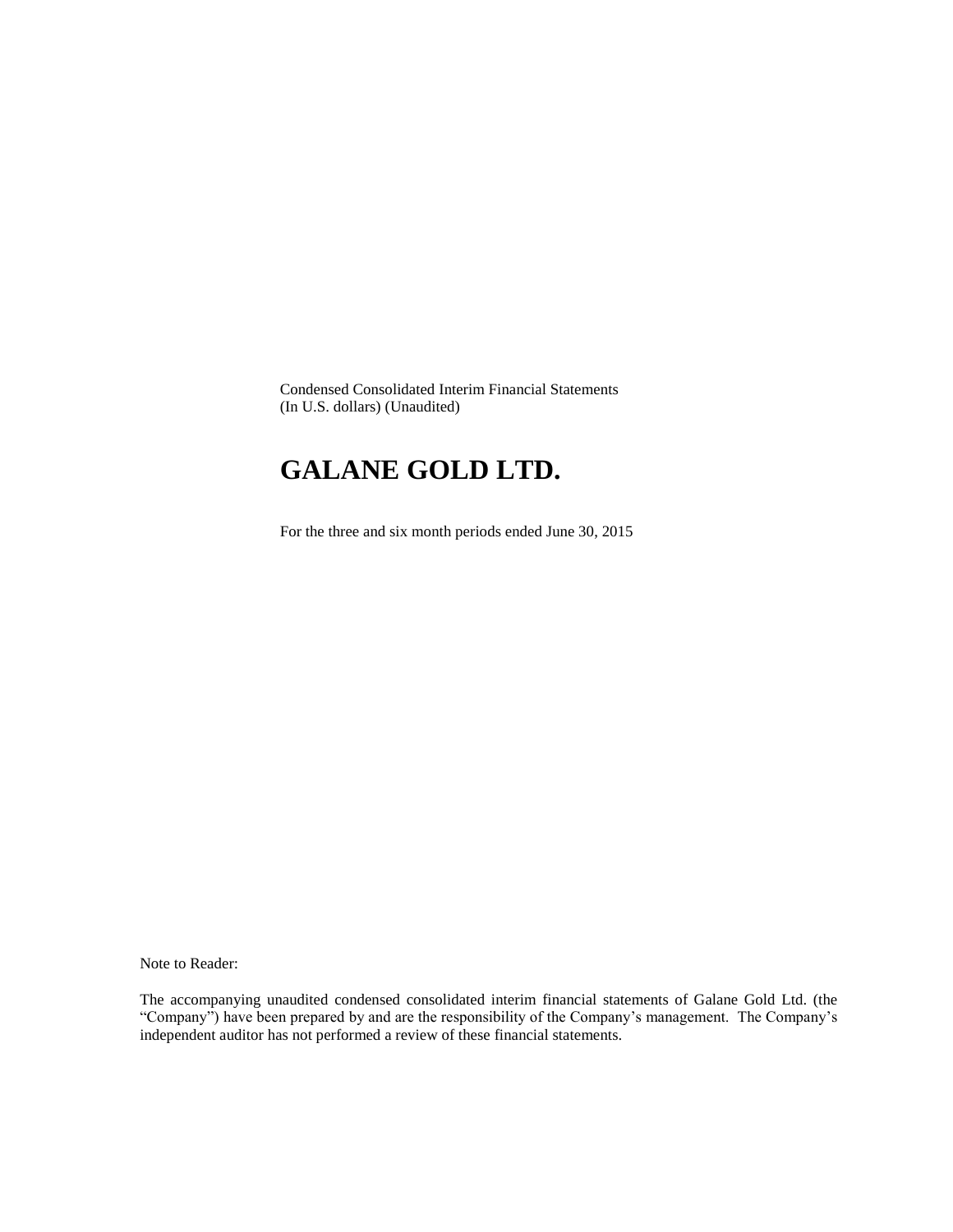Condensed Consolidated Interim Statement of Financial Position (In U.S. dollars) (Unaudited)

As at June 30, 2015 and December 31, 2014

|                                   |              | June 30,         | December 31,     |
|-----------------------------------|--------------|------------------|------------------|
|                                   | <b>Notes</b> | 2015             | 2014             |
| Assets                            |              |                  |                  |
| Current assets:                   |              |                  |                  |
| Cash                              |              | \$<br>4,308,145  | \$<br>9,653,807  |
| Trade and other receivables       | 6            | 1,414,028        | 1,837,530        |
| Inventories                       | 7            | 9,613,920        | 6,337,040        |
|                                   |              | 15,336,093       | 17,828,377       |
| Non-current assets:               |              |                  |                  |
| Mining and exploration properties | 8            | 24,300,276       | 21,594,417       |
| Plant and equipment               | 8            | 2,924,559        | 1,885,585        |
| Ore stockpiles                    | 7            |                  | 5,911,946        |
|                                   |              | 27, 224, 835     | 29,391,948       |
|                                   |              | \$<br>42,560,928 | \$<br>47,220,325 |

| Слитене наглишел.                         |    |              |              |                  |
|-------------------------------------------|----|--------------|--------------|------------------|
| Accounts payable and accrued liabilities  | 10 | $\mathbb{S}$ | 7,117,630    | \$<br>6,635,834  |
| Current portion of interest bearing loans | 11 |              | 5,954,545    | 4,667,416        |
|                                           |    |              | 13,072,175   | 11,303,250       |
| Non-current liabilities:                  |    |              |              |                  |
| Interest-bearing loans and borrowings     | 11 |              | 2,497,546    | 4,020,218        |
| Restoration and rehabilitation provision  | 9  |              | 3,240,661    | 3,083,251        |
|                                           |    |              | 5,738,207    | 7,103,469        |
| Shareholders' equity:                     |    |              |              |                  |
| Share capital                             | 13 | S.           | 35,392,969   | \$<br>35,392,969 |
| Reserves                                  | 13 |              | 1.701.427    | 1.487.961        |
| Retained earnings                         |    |              | (13,343,850) | (8,067,324)      |
|                                           |    |              | 23,750,546   | 28,813,606       |
|                                           |    | \$           | 42,560,928   | \$<br>47,220,325 |

Commitments and contingencies (note 15)

Approved and authorized by the Board for issue on August 31, 2015:

*"Ravi Sood "* Director *"Ian Egan "* Director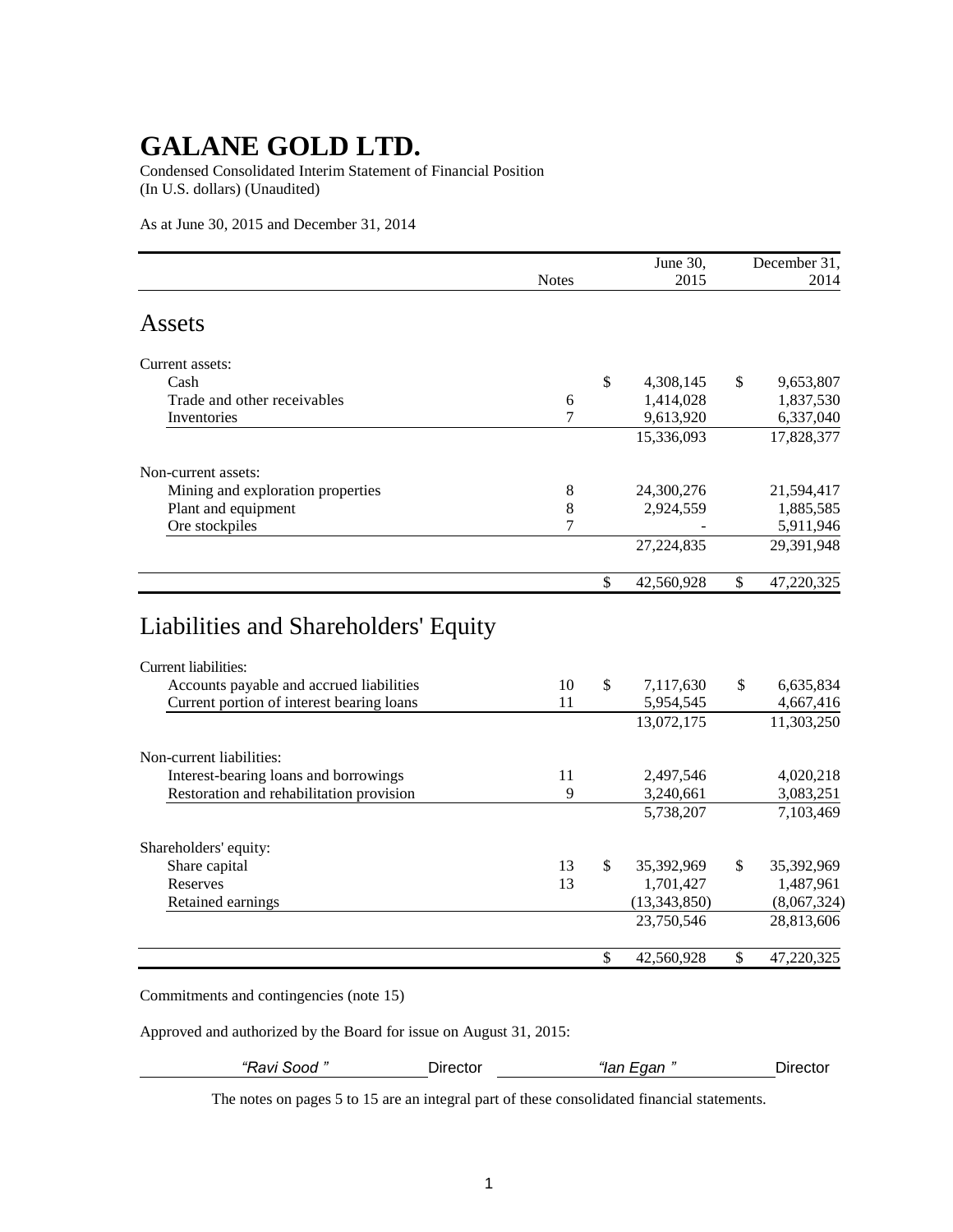Condensed Consolidated Interim Statement of Earnings and Comprehensive Earnings (In U.S. dollars) (Unaudited)

Three and six month periods ended June 30,

|                                                                                                                                                | <b>Note</b>    |               | Three Months<br>Ended<br>June 30,<br>2015        |               | Three Months<br>Ended<br>June 30,<br>2014        |              | <b>Six Months</b><br>Ended<br>June $30.$<br>2015       |              | <b>Six Months</b><br>Ended<br>June 30,<br>2014     |
|------------------------------------------------------------------------------------------------------------------------------------------------|----------------|---------------|--------------------------------------------------|---------------|--------------------------------------------------|--------------|--------------------------------------------------------|--------------|----------------------------------------------------|
| Mining Revenue<br><b>Mining Costs</b>                                                                                                          | 14             | \$            | 5,173,304<br>7,744,587                           | \$.           | 10,773,110<br>10,549,135                         | \$           | 10,938,059<br>14,845,218                               | \$.          | 23,210,307<br>20,408,831                           |
| Earnings from mining operations<br>Expenses:                                                                                                   |                | \$            | (2,571,283)                                      | $\mathbb{S}$  | 223,975                                          | $\mathbb{S}$ | (3,907,159)                                            | $\mathbb{S}$ | 2,801,476                                          |
| <b>Exploration costs</b><br>Foreign exchange loss (gain)<br>Corporate general and administration<br>Financing costs (income)<br>Other expenses | 14<br>14<br>14 |               | 45,645<br>7,722<br>547,318<br>140,232<br>(5,041) |               | 31,807<br>159,093<br>606,021<br>117,049<br>4,946 |              | 82,310<br>(124,798)<br>1,132,329<br>281,017<br>(1,491) |              | 64,821<br>(4,701)<br>1,074,448<br>231,902<br>8,892 |
|                                                                                                                                                |                | \$            | 735,876                                          | \$            | 918,916                                          | \$           | 1,369,367                                              | \$           | 1,375,362                                          |
| (Loss) earnings from comprehensive (loss) earnings<br>for the period before taxation<br>Taxation                                               | 12             | S<br>\$       | (3,307,159)                                      | S<br>\$       | (694, 941)                                       | S<br>\$      | (5,276,526)                                            | S<br>\$      | 1,426,114                                          |
| Net (loss) earnings and comprehensive (loss) earnings<br>for the period                                                                        |                | S             | (3,307,159)                                      | $\mathcal{S}$ | (694, 941)                                       | \$           | (5,276,526)                                            | \$           | 1,426,114                                          |
|                                                                                                                                                |                |               |                                                  |               |                                                  |              |                                                        |              |                                                    |
| Basic (loss) earnings per common share                                                                                                         | 13             | <sup>\$</sup> | $(0.06)$ \$                                      |               | $(0.01)$ \$                                      |              | $(0.10)$ \$                                            |              | 0.03                                               |
| Fully diluted (loss) earnings per common share                                                                                                 | 13             | \$            | $(0.06)$ \$                                      |               | $(0.01)$ \$                                      |              | $(0.10)$ \$                                            |              | 0.03                                               |
| Weighted average number of common shares- basic<br>Weighted average number of common shares- fully                                             | 13             |               | 52,823,065                                       |               | 52,542,518                                       |              | 52,821,685                                             |              | 51,917,542                                         |
| diluted                                                                                                                                        | 13             |               | 52,823,065                                       |               | 52,542,518                                       |              | 52,821,685                                             |              | 52,375,466                                         |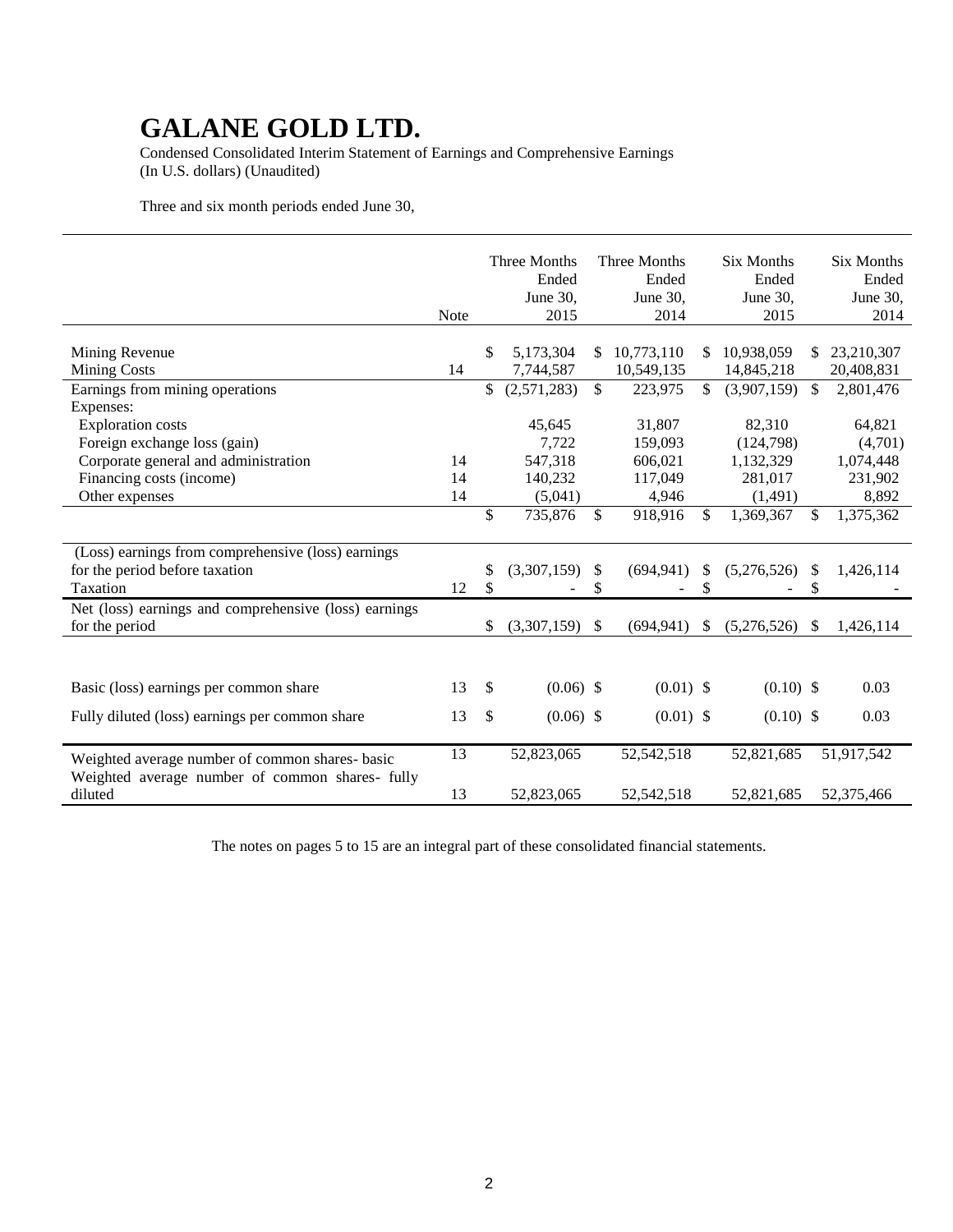Condensed Consolidated Interim Statement of Changes in Equity (In U.S. Dollars) (Unaudited)

Six month periods ended June 30, 2015 and 2014

|                                                     |              |               | <b>Capital Stock</b> |    | <b>Reserves</b>                       |                                    |              |
|-----------------------------------------------------|--------------|---------------|----------------------|----|---------------------------------------|------------------------------------|--------------|
|                                                     | <b>Notes</b> | <b>Number</b> | Amount               |    | <b>Stock based</b><br><i>payments</i> | <b>Retained</b><br><b>Earnings</b> | <b>Total</b> |
| Balance as at December 31, 2013                     |              | 51,285,622    | 35,189,146           | S. | 1,345,154                             | \$<br>(9,943,932)                  | 26,590,368   |
| Stock-based compensation for the period             |              |               |                      |    | 119.684                               |                                    | 119,684      |
| NLE acquisition                                     |              | 1,375,000     | 157.986              |    | (157,986)                             |                                    |              |
| Participation in share purchase plan                |              | 16,836        | 18,238               |    | (18, 238)                             |                                    |              |
| Net earnings for the six months ended June 30, 2013 |              |               |                      |    |                                       | 1,426,114                          | 1,426,114    |
| Balance as at June 30, 2014                         |              | 52,677,458    | 35,365,370           |    | 1,288,614                             | \$<br>(8,517,818)                  | 28,136,166   |
| Balance as at December 31, 2014                     |              | 52,820,290    | 35,392,969           |    | 1,487,961                             | (8,067,324)                        | 28,813,606   |
| Stock-based compensation for the period             | 13           |               |                      |    | 213,466                               |                                    | 213,466      |
| Net earnings for the six months ended June 30, 2015 |              | $\equiv$      |                      |    |                                       | (5,276,526)                        | (5,276,526)  |
| Balance as at June 30, 2015                         |              | 52,820,290    | 35,392,969           |    | 1.701.427                             | (13.343.850)                       | 23,750,546   |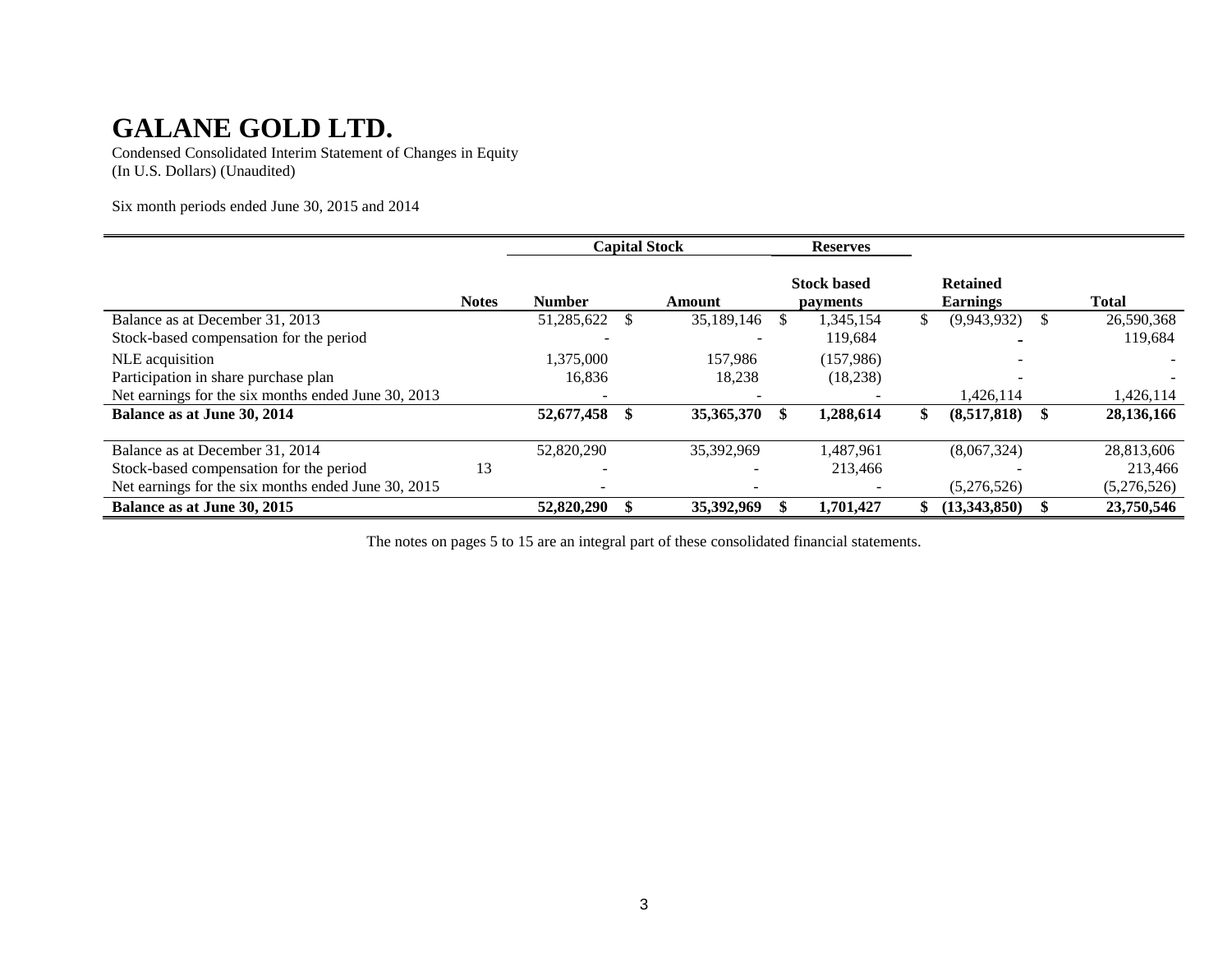Condensed Consolidated Interim Statement of Cash Flows (In U.S. Dollars) (Unaudited)

Six month period ended June 30,

|                                                    | <b>Notes</b> | 2015              | 2014             |
|----------------------------------------------------|--------------|-------------------|------------------|
| Cash flows from operating activities:              |              |                   |                  |
| Net (loss) earnings for the period                 |              | \$<br>(5,276,526) | \$<br>1,426,114  |
| Items not involving cash:                          |              |                   |                  |
| Loss on disposal of equipment                      |              |                   | 27,615           |
| Deferral of royalties                              | 11           | 494,806           |                  |
| Depreciation and amortization                      | 8            | 1,771,318         | 2,281,846        |
| Share based compensation                           | 14           | 213,466           | 119,684          |
| Accretion                                          | 9            | 157,410           | 159,170          |
| Interest expense                                   | 14           | 123,607           | 72,733           |
| Foreign exchange gain (loss)                       |              | (381, 884)        | 20,935           |
| Working capital adjustments:                       |              |                   |                  |
| Change in trade and other receivables              |              | 381,209           | (208, 358)       |
| Change in inventories                              |              | 2,635,066         | 1,439,472        |
| Change in trade and other payables relating to     |              |                   |                  |
| operating activities                               |              | 877,087           | 341,903          |
| Cash flows from operating activities               |              | 955,559           | 5,681,114        |
| Cash flows from investing activities:              |              |                   |                  |
| Mining assets acquired                             | 8            | (4,981,151)       | (5,777,178)      |
| Cash flows used in investing activities            |              | (4,981,151)       | (5,777,178)      |
| Cash flow from financing activities:               |              |                   |                  |
| Interest paid                                      |              | (123, 607)        |                  |
| Repayment of interest bearing loans                |              | (1,108,000)       |                  |
| Capital lease obligations                          |              | (71, 827)         | 79,621           |
| Cash flows from financing activities               |              | (1,303,434)       | 79,621           |
|                                                    |              |                   |                  |
| (Decrease) Increase in cash                        |              | (5,329,026)       | (16, 443)        |
| Effect of unrealized foreign exchange gain on cash |              | (16, 636)         | 1,988            |
| Cash, at January 1                                 |              | 9,653,807         | 11,239,537       |
| Cash, at June 30                                   |              | \$<br>4,308,145   | \$<br>11,225,082 |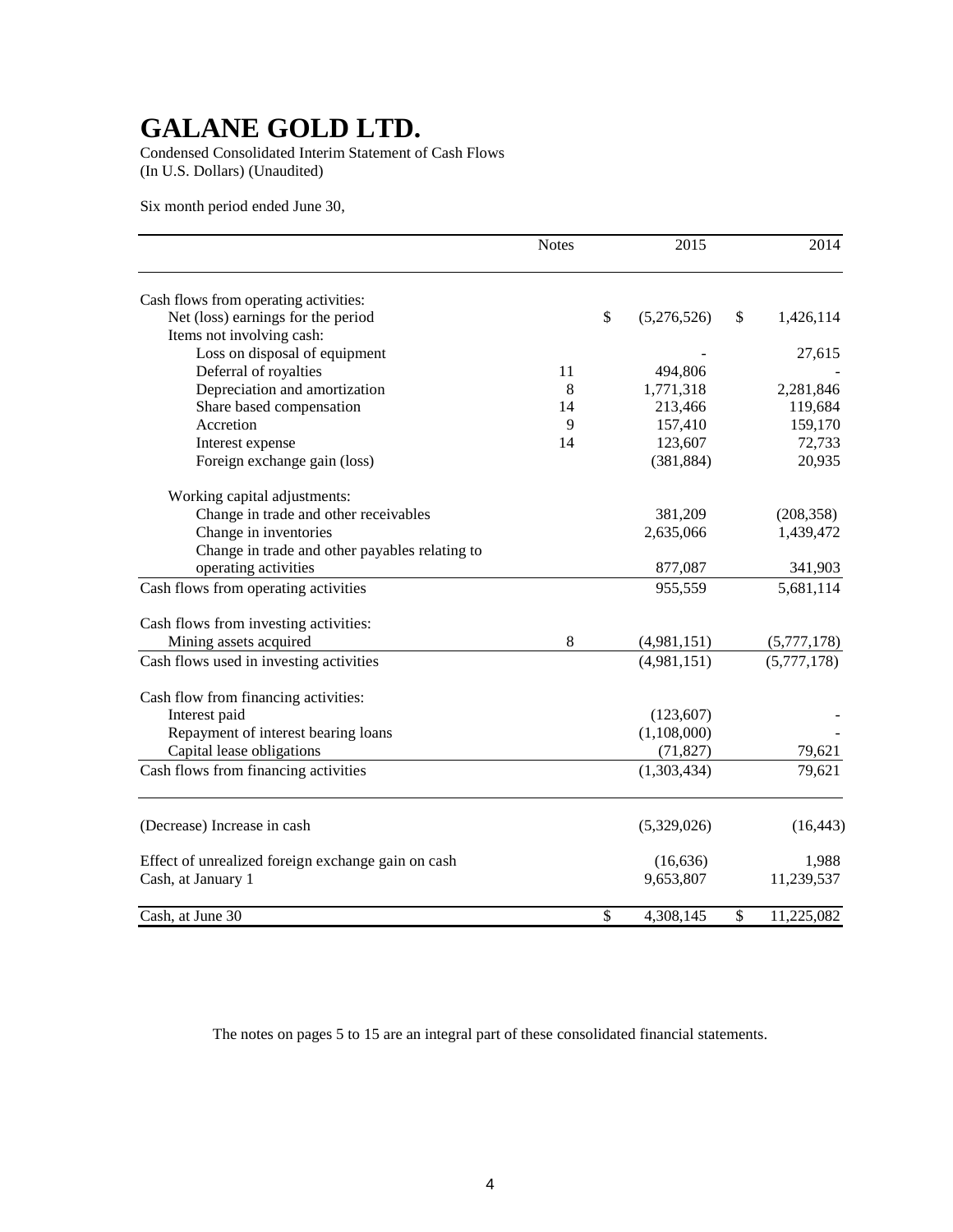Notes to the Unaudited Condensed Consolidated Interim Financial Statements

For the three and six months ended June 30, 2015and 2014

#### **1. Corporate Information**

Galane Gold Ltd. (the "Company") operates through its wholly-owned subsidiary, Galane Gold Mines Ltd. which was incorporated under the *Business Corporations Act* (Ontario) on November 15, 2010 and whose principal business activities are the exploration for, development of, and operation of gold mining properties. The Company's registered and head office is located at Suite 1800, 181 Bay St., Toronto, Ontario, Canada.

### **2. Basis of preparation:**

### **(a) Statement of compliance**

The unaudited condensed consolidated interim financial statements (the "Financial Statements") of the Company and all of its subsidiaries as at and for the three and six months ended June 30, 2015 have been prepared in accordance with IAS 34, Interim Financial Reporting, and do not include all of the information required for full annual consolidated financial statements. Accordingly certain information and disclosures normally included in annual financial statements prepared in accordance with International Financial Reporting Standards ("IFRS") have been omitted or condensed.

### **(b) Significant accounting judgments, estimates and assumptions**

The preparation of the Financial Statements in conformity with IFRS requires management to make judgments, estimates and assumptions that affect the reported amounts of assets, liabilities and contingent liabilities at the date of the Financial Statements and reported amounts of revenues and expenses during the reporting period. Estimates and assumptions are continuously evaluated and are based on management's experience and other factors, including expectations of future events that are believed to be reasonable under the circumstances. Actual results may differ from these estimates. The particular areas of estimation uncertainty and critical judgments are outlined in detail in the annual audited consolidated financial statements for the year ended December 31, 2014 (the "Annual Financial Statements").

### **(c) Basis of consolidation**

The significant subsidiaries of the Company are accounted for as follows:

|                                                                              | Country of<br>Incorporation             | % equity interest    | Accounting<br>Method                            |
|------------------------------------------------------------------------------|-----------------------------------------|----------------------|-------------------------------------------------|
| Galane Gold Mines Ltd.<br>Mupane Gold Mines Limited<br>Gallery Gold Pty Ltd. | Canada<br><b>Mauritius</b><br>Australia | 100%<br>100%<br>100% | Consolidation<br>Consolidation<br>Consolidation |
| Mupane Gold Mining (Pty) Ltd.<br>The Northern Lights Exploration             | <b>Botswana</b>                         | 100%                 | Consolidation                                   |
| Company (Pty) Ltd.                                                           | <b>Botswana</b>                         | 100\%                | Consolidation                                   |

The Company's other subsidiaries are Galane Gold Botswana (Pty) Ltd. (Botswana) (100% owned) and Shashe Mines (Pty) Ltd. (Botswana) (85% owned).

### **(d) Functional and presentation currency**

The consolidated financial statements are presented in U.S. dollars, which is the functional currency of the Company and each of its subsidiaries. All amounts are in U.S. dollars, except where otherwise indicated.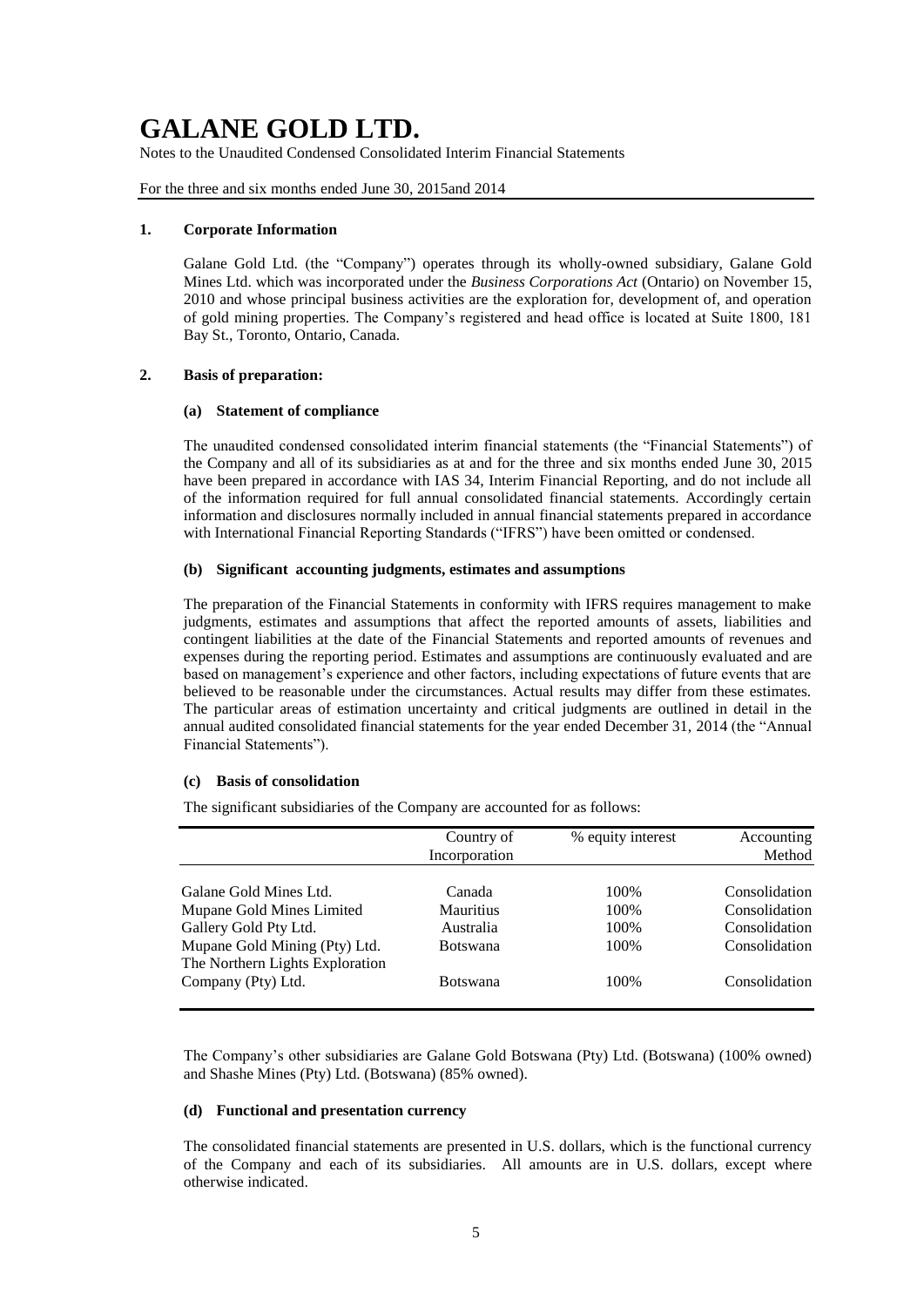Notes to the Unaudited Condensed Consolidated Interim Financial Statements

For the three and six months ended June 30, 2015 and 2014

#### **3. Significant Accounting Policies:**

These Financial Statements have been prepared following the same accounting policies and methods of computation as the Annual Financial Statements.

#### **4. Future Accounting Policies:**

The following new standards and amendments to standards and interpretations which were issued but not yet effective for the quarter ended June 30, 2015, have not been applied in preparing these Financial Statements. They are summarized as follows:

#### **IFRS 9 – Financial Instruments**

The IASB has issued IFRS 9, Financial Instruments, which is a four-part project proposing to replace IAS 39, Financial Instruments: Recognition and Measurement. IFRS 9 is effective for annual periods beginning or after January 1, 2018, with early adoption permitted. The Company will evaluate the impact of the change to its financial statements based on the characteristics on its financial instruments at the time of adoption.

### **IFRS 15 – Revenue from Contracts with Customers**

In May 2014, the IASB issued IFRS 15, Revenue from Contracts with Customers (IFRS 15). The standard replaces IAS 11 "Construction Contracts", IAS 18 "Revenue", IFRIC 13 "Customer Loyalty Programmes", IFRIC 15 "Agreements for the Construction of Real Estate", IFRIC 18 "Transfer of Assets From Customers" and SIC 31 "Revenue – Barter Transactions Involving Advertising Services". IFRS 15 is effective for periods beginning on or after January 1, 2017, permits early adoption, and is to be applied retrospectively. IFRS 15 clarifies the principles for recognizing revenue from contracts with customers. The Company is in the process of evaluating the requirements of the new standard.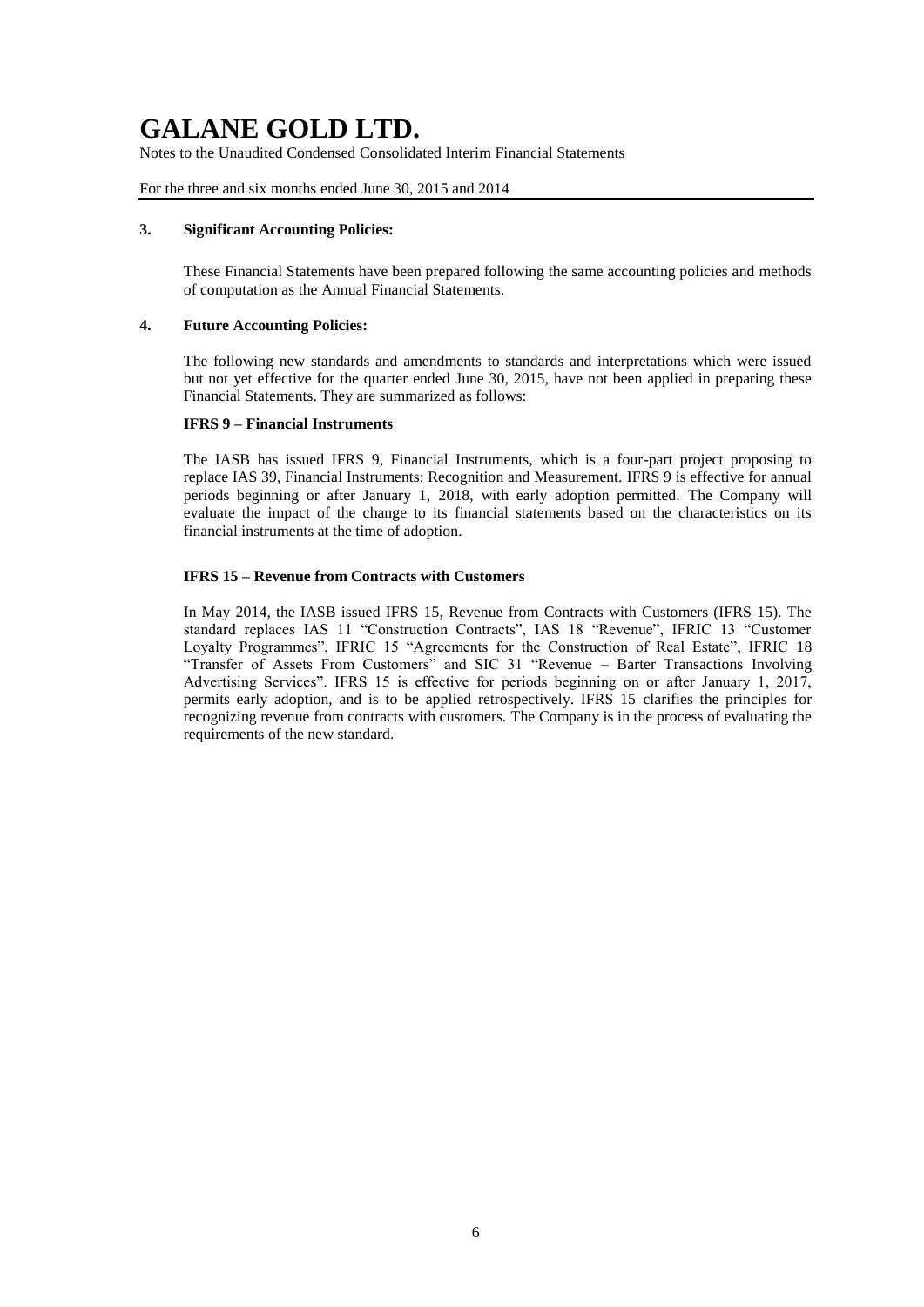Notes to the Unaudited Condensed Consolidated Interim Financial Statements

For the three and six months ended June 30, 2015 and 2014

#### **5. Financial instruments:**

The following table presents the carrying and estimated fair values of the Company's financial instruments.

|                                                         |     |             | Carrying and Fair value |
|---------------------------------------------------------|-----|-------------|-------------------------|
| <b>Financial Assets</b>                                 |     | June $30$ , | December 31,            |
|                                                         |     | 2015        | 2014                    |
|                                                         |     |             |                         |
| Cash (level 1 of fair value hierarchy $(4)$ )           | \$  | 4,308,145   | 9,653,807<br>S.         |
| Trade and other receivables <sup>(1)</sup>              |     | 1,414,028   | 1,837,530               |
|                                                         | \$  | 5,722,173   | 11,491,337              |
|                                                         |     |             |                         |
| <b>Financial Liabilities</b>                            |     |             |                         |
|                                                         |     |             |                         |
| Accounts payable and accrued liabilities <sup>(2)</sup> | \$  | 7,117,630   | 6,635,834<br>S.         |
| Loans and borrowings <sup>(3)</sup>                     |     | 8,452,091   | 8,687,634               |
|                                                         | \$. | 15.569.721  | 15,323,468              |

(1) The fair value of trade and other receivables approximates the carrying amount given the short maturity period.

<sup>(2)</sup> The fair value of accounts payable and accrued liabilities approximates the carrying amount given the short maturity period.

(3) The fair value of loans and borrowings approximates the carrying amount given the short maturity period, and the fair market value rate of interest that it carries.

(4) The levels of the fair value hierarchy are defined as follows:

- 1. Level 1- there are quoted prices in active markets for identical assets or liabilities.
- 2. Level 2- there are inputs other than quoted prices that are either directly or indirectly observable for the asset or liability.
- 3. Level 3- these are inputs that are not based on observable market data.

### **6. Trade and other receivables**

|                   |   | June $30$ , | December 31, |
|-------------------|---|-------------|--------------|
|                   |   | 2015        | 2014         |
| Trade receivables | 2 | 75.851      | 90,020       |
| Other receivables |   | 34,401      | 995,472      |
| Taxes recoverable |   | 225,938     | 286,801      |
| Prepaid expenses  |   | 1,077,838   | 465,237      |
|                   |   | 1,414,028   | \$1,837,530  |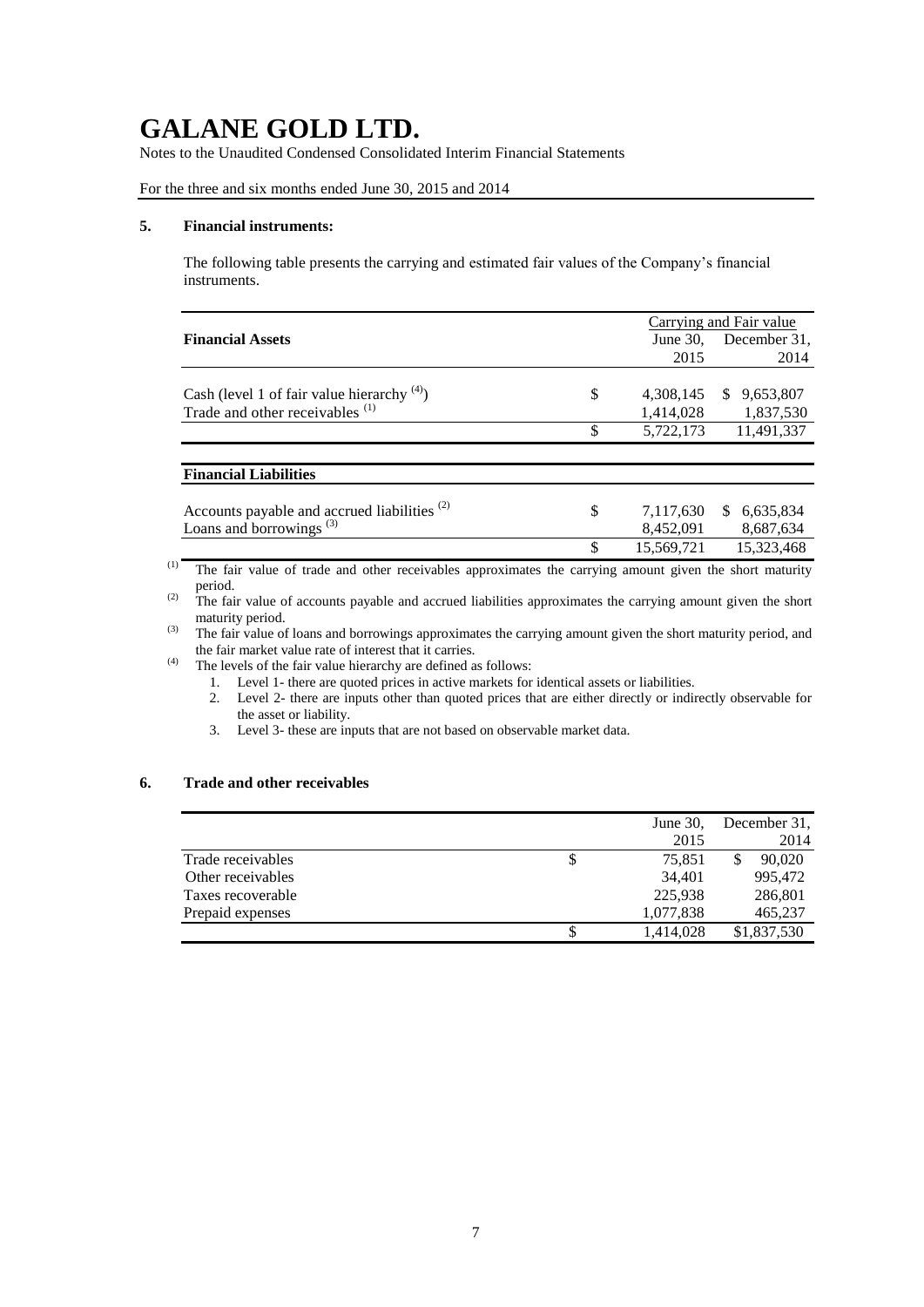Notes to the Unaudited Condensed Consolidated Interim Financial Statements

For the three and six months ended June 30, 2015 and 2014

#### **7. Inventories**

The amount of inventories recognized as an expense during the period is included in mining costs in the condensed consolidated interim statement of earnings and comprehensive earnings. The carrying values at the end of the respective periods are:

|                 | June $30$ ,   | December 31, |
|-----------------|---------------|--------------|
|                 | 2015          | 2014         |
| Gold in process | \$<br>852,059 | 871.747      |
| Ore stockpiles  | 6,633,933     | 1,600,000    |
| Supplies        | 2,127,928     | 3,865,293    |
|                 | 9,613,920     | \$6,337,040  |

### **8. Mining assets**

The continuity of mining assets for the six months ended June 30, 2015 is as follows:

|                             | Construction  |               | Mining and     |     | Plant and       |     |                 |
|-----------------------------|---------------|---------------|----------------|-----|-----------------|-----|-----------------|
|                             | in Progress   |               | Exploration    |     | Equipment       |     | Total           |
|                             |               |               | Properties     |     |                 |     |                 |
| Cost at December 31,        |               |               |                |     |                 |     |                 |
| 2014                        | \$<br>150,235 | <sup>\$</sup> | 59,579,355     | S.  | 5,229,681       | \$. | 64,959,271      |
| Additions:                  |               |               |                |     |                 |     |                 |
| Additions in the period     | 439,589       |               | 4,253,096      |     | 823,466         |     | 5,516,151       |
| Transfers in the period     | (199, 560)    |               | 40,055         |     | 159,505         |     |                 |
| Disposals in the period     |               |               |                |     | (112,872)       |     | (112,872)       |
|                             |               |               |                |     |                 |     |                 |
| Cost at June 30, 2015       | \$<br>390,264 | \$            | 63,872,506     | \$. | 6,099,780       | \$. | 70,362,550      |
|                             |               |               |                |     |                 |     |                 |
| Accumulated depreciation    |               |               |                |     |                 |     |                 |
| and amortization at         |               |               |                |     |                 |     |                 |
| December 31, 2014           | \$            | $\mathbb{S}$  | (37, 984, 938) |     | \$ (3,494,331)  |     | \$(41,479,269)  |
| Amortization charge for the |               |               |                |     |                 |     |                 |
| period                      |               |               | (1,587,292)    |     | (184, 026)      |     | (1,771,318)     |
| Disposals in the period     |               |               |                |     | 112,872         |     | 112,872         |
|                             |               |               |                |     |                 |     |                 |
| Accumulated depreciation    |               |               |                |     |                 |     |                 |
| and amortization at June    |               |               |                |     |                 |     |                 |
| 30, 2015                    | \$            | \$            | (39, 572, 230) |     | $$$ (3,565,485) |     | \$ (43,137,715) |
|                             |               |               |                |     |                 |     |                 |
| Net book value, June 30,    |               |               |                |     |                 |     |                 |
| 2015                        | \$<br>390,264 | \$            | 24,300,276     | S   | 2,534,295       | S.  | 27, 224, 835    |

### **9. Restoration and rehabilitation provision**

|                                | Restoration and rehabilitation provision |  |
|--------------------------------|------------------------------------------|--|
| At December 31, 2014           | 3,083,251                                |  |
| Accretion during the six month |                                          |  |
| period ended June 30, 2015     | 157.410                                  |  |
| At June 30, 2015               | 3,240,661                                |  |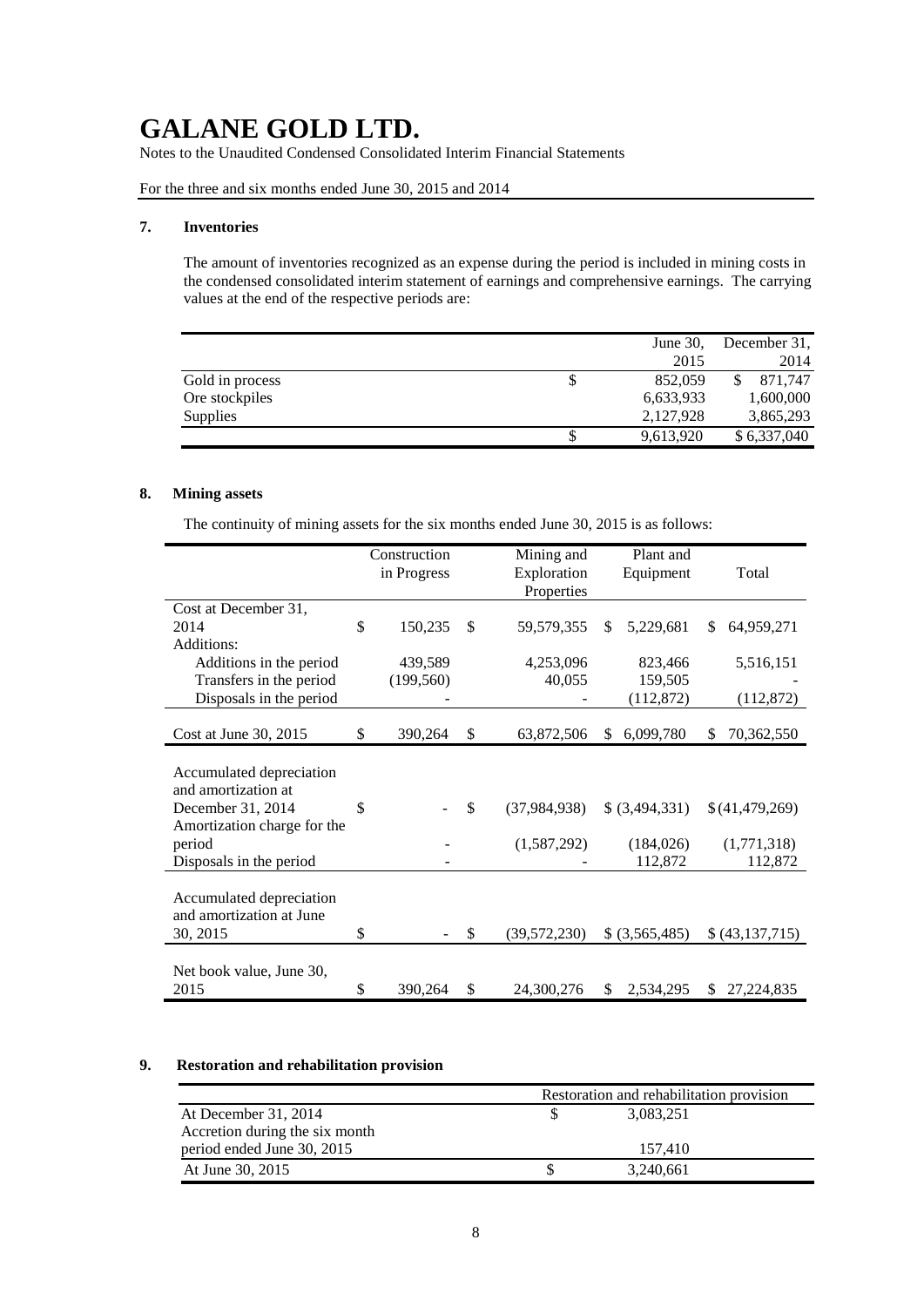Notes to the Unaudited Condensed Consolidated Interim Financial Statements

For the three and six months ended June 30, 2015 and 2014

#### **10. Trade accounts payable and accrued liabilities:**

|                                               |   | June $30$ ,<br>2015    |     | December 31,<br>2014   |
|-----------------------------------------------|---|------------------------|-----|------------------------|
| Trade accounts payable<br>Accrued liabilities | S | 5,606,590<br>1,511,040 | - S | 5,099,177<br>1,536,657 |
|                                               |   | 7,117,630              |     | 6,635,834              |

Trade accounts payable and accrued liabilities are non-interest bearing and are normally settled on 60 day terms after date of receipt of invoice.

### **11. Interest-bearing loans and borrowings:**

|                                                                                                                     |          | June $30$ .                                    |          | December 31.                                   |
|---------------------------------------------------------------------------------------------------------------------|----------|------------------------------------------------|----------|------------------------------------------------|
|                                                                                                                     |          | 2015                                           |          | 2014                                           |
| Current<br>Mining Royalties <sup>(1)</sup><br>Secured facility <sup>(2)</sup><br>Capital lease obligation $(3)$     | \$<br>\$ | 2,436,000<br>3,324,000<br>194,545<br>5,954,545 | S<br>\$. | 1,773,360<br>2,770,000<br>124,056<br>4,667,416 |
| Non-Current<br>Mining Royalties <sup>(1)</sup><br>Secured facility <sup>(2)</sup><br>Capital lease obligation $(3)$ | \$       | 1,520,006<br>568,000<br>409,540                | \$.      | 1,773,361<br>2,230,000<br>16,857               |
|                                                                                                                     | \$       | 2.497.546                                      | \$       | 4,020,218                                      |

(1) The Government of Botswana has agreed to the deferral of royalties payable on the sale of gold under the following terms:

- Royalties due to November 2015 have been deferred
- Repayment of royalties due to November 2015 to commence in December 2015 over 12 months
- Interest to be charged from December 1, 2015 at Bank of Botswana commercial bank prime lending rate plus 5%

The deferral amount is unsecured.

- The Company entered into a loan facility and gold prepayment agreement with Samsung C&T UK Ltd dated as of August 22, 2014. Details are as follows:
	- Initial principal amount \$5,000,000
	- Interest rate a variable rate dependent upon the price of the gold sold to Samsung with a minimum rate of LIBOR plus 4.5% and a maximum rate of LIBOR plus 14.7%. It will be calculated using a fixed discount rate to the then prevailing spot price upon delivery of up to 1,607 ounces of gold per month at 1.5% for the first 12 months and 0.5% for the remaining 12 months. Any amount of gold delivered in excess of 1,607 ounces in a month is sold at the prevailing spot price without discount.
	- Principal repayment 17 instalments of \$277,000 and a final instalment of \$291,000 with the first instalment paid in March 2015.
	- Gold delivery of a minimum of 1,607 ounces of gold per month for a period of two years (38,568 ounces in aggregate) payable by Samsung at the prevailing spot price upon delivery subject to discount as noted above.
	- Security The facility is currently secured by a pledge of the shares of the Company's wholly owned indirect subsidiary Mupane Gold Mining (Pty) Ltd. The pledge is to be replaced with a first charge against the assets of Mupane once the security has been perfected.
- The Company acquired seven light vehicles for use at the mine for total cost of \$405,448 and financed the purchase through capital lease obligations. The capital leases are for a term of 36 months, with average monthly payments per vehicle of \$1,070 per month principal and interest and a final payment of \$11,889, with the final payment in 2017. In addition the Company acquired a Komatsu Dozer in March 2015 and financed \$535,000 of the acquisition costs. The lease term is 48 months with monthly payments of approximately \$13,500 per month principal and interest.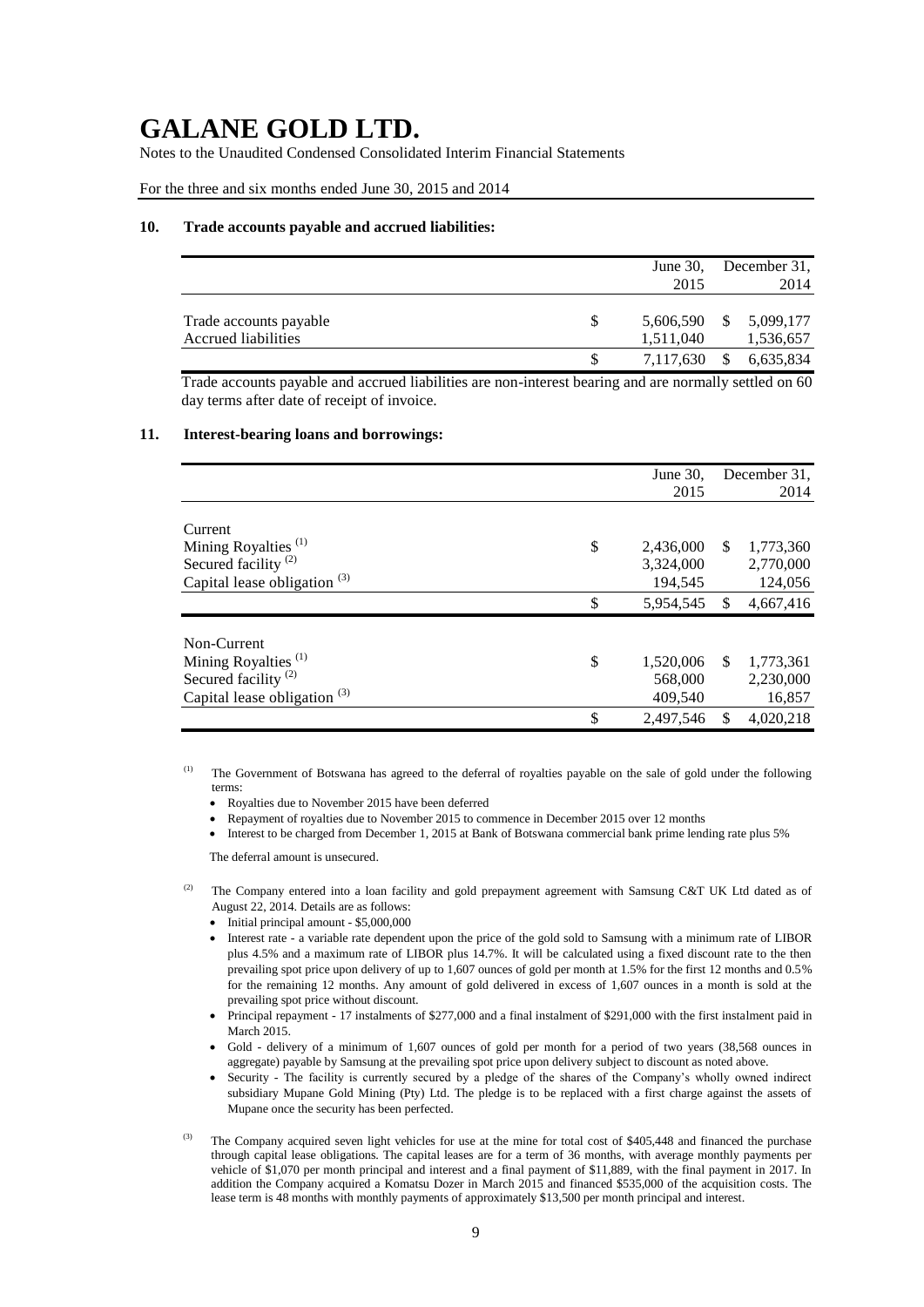Notes to the Unaudited Condensed Consolidated Interim Financial Statements

For the three and six months ended June 30, 2015 and 2014

### **12. Income and Mining Taxes:**

The Company estimates the effective tax rate expected to be applicable for the full fiscal year and uses that rate to provide for income taxes in interim reporting periods. The Company also recognizes the tax impact on certain discrete (unusual or infrequently occurring) items, including changes in judgment concerning the probable realization of losses and effects of changes in tax laws or rates, in the interim period in which they occur.

As a result of the effect of utilization of loss carry forwards available to the Company, the Company reported no income tax expense for the three and six months ended June 30, 2015 (three and six months ended June 30, 2014 - \$nil). The effective income tax rates vary from the combined Canadian federal and provincial statutory income tax rate of 26.50% for the six months ended June 30, 2015 (six months ended June 30, 2014 – 26.50%) due to the geographical distribution of earnings, which are subject to different tax rates, fluctuations in exchange rates and other nondeductible expenses.

### **13. Share Capital**

### **(a) Authorized share capital:**

As at June 30, 2015, the authorized share capital of the Company consisted of an unlimited number of common shares. All issued shares are fully paid.

#### **(b) Issued share capital:**

During the six month period ended June 30, 2015 the Company had no share transactions:

During the six month period ended June 30, 2014 the Company had the following share transactions:

On April 8, 2014, the Company issued an aggregate of 1,375,000 common shares to the former shareholders of The Northern Lights Exploration Company (Pty) Ltd. ("NLE"). The Company entered into an agreement (the "NLE Agreement") dated July 27, 2011 with the shareholders of NLE (refer to note 17 on related party transactions for Charles Byron) to acquire all of its issued and outstanding shares. NLE owns the rights to a number of exploration licenses near the Company's Mupane Property. On April 7, 2014, the independent members of the Board determined that the resource target for the first milestone in the NLE Agreement was met, waived the requirement to confirm the mineral resource by way of a NI 43-101 technical report and approved the issuance of 1,375,000 common shares by the Company.

On June 15, 2014, in accordance with the Company's share SPP 16,836 common shares were issued as Deferred Matching Shares.

### **(c) Stock Options:**

The Company has a stock option plan whereby options may be granted to directors, officers, employees and consultants. As at June 30, 2015, a maximum of 5,283,712 options to purchase common shares were issuable under the Company's stock option plan, of which 2,028,712 remained available for issuance.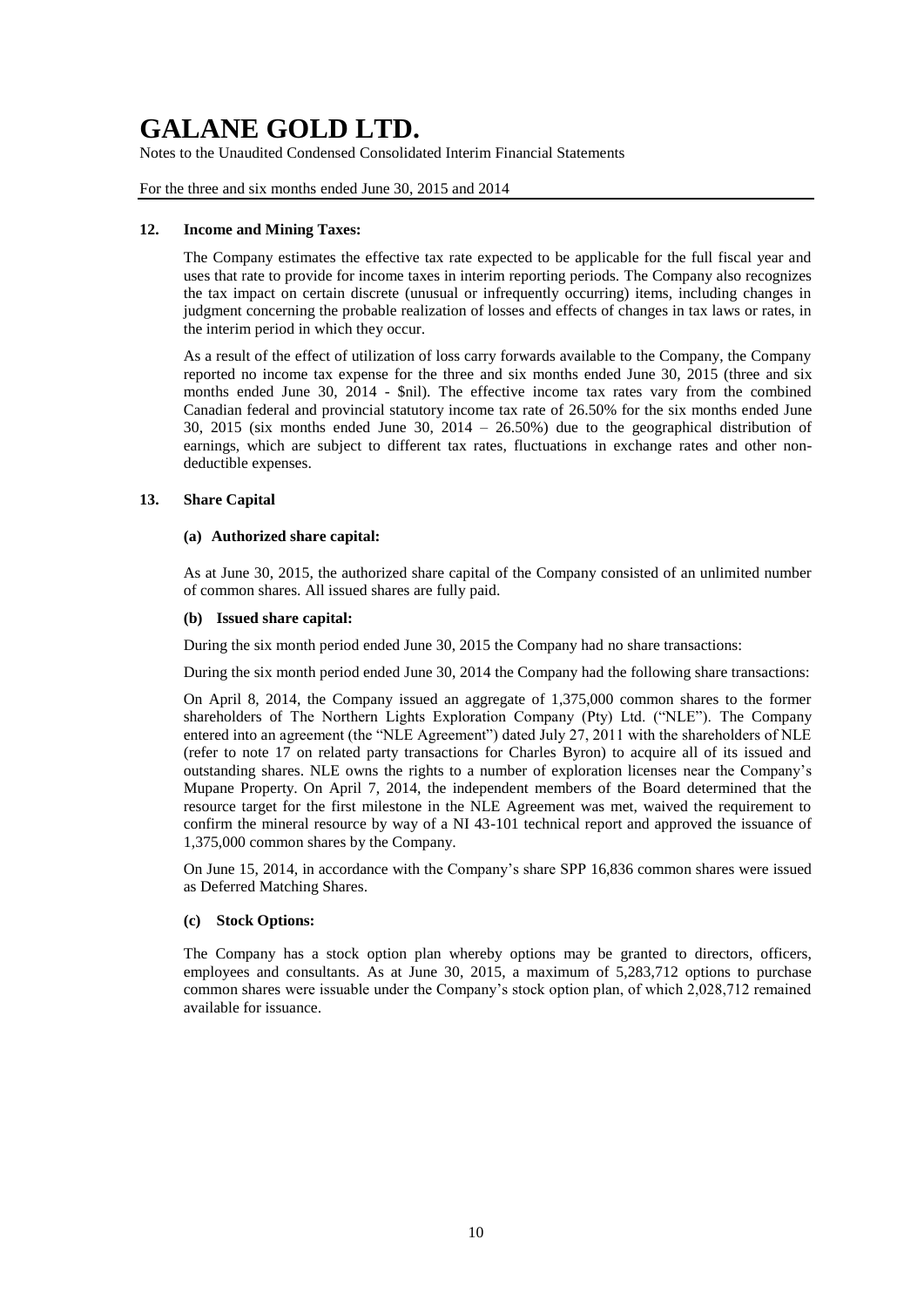Notes to the Unaudited Condensed Consolidated Interim Financial Statements

For the three and six months ended June 30, 2015 and 2014

#### **13. Share Capital (continued):**

### **(d) Earnings (loss) per share:**

The calculation of earnings (loss) per share is based on the following data:

|                                     | Three months |                |    | Six months     |    | <b>Three months</b> | Six months     |            |  |
|-------------------------------------|--------------|----------------|----|----------------|----|---------------------|----------------|------------|--|
|                                     |              | ended June 30, |    | ended June 30, |    | ended June 30,      | ended June 30, |            |  |
|                                     |              | 2015           |    | 2015           |    | 2014                | 2014           |            |  |
| Earnings (loss)                     | \$           | (3,307,159)    | \$ | (5,276,526)    | \$ | (694.941)           | \$             | 1,426,114  |  |
| Weighted average number of          |              |                |    |                |    |                     |                |            |  |
| common shares outstanding for       |              |                |    |                |    |                     |                |            |  |
| purposes of basic earnings per      |              | 52,823,065     |    | 52,821,685     |    | 52, 542, 518        |                | 51,917,542 |  |
| share                               |              |                |    |                |    |                     |                |            |  |
| Dilutive deferred share units       |              |                |    |                |    |                     |                | 304,924    |  |
| Dilutive options                    |              |                |    |                |    |                     |                | 153,000    |  |
| Weighted<br>of<br>number<br>average |              |                |    |                |    |                     |                |            |  |
| common shares outstanding for the   |              |                |    |                |    |                     |                |            |  |
| purpose of diluted earnings per     |              | 52,823,065     |    | 52,821,685     |    | 52, 542, 518        |                | 52,375,466 |  |
| share                               |              |                |    |                |    |                     |                |            |  |
| Earnings (loss) per share           |              |                |    |                |    |                     |                |            |  |
| <b>Basic</b>                        | \$           | (0.06)         | \$ | (0.10)         | \$ | (0.01)              | \$             | 0.03       |  |
| Diluted                             |              | (0.06)         | \$ | (0.10)         | S  | (0.01)              | S              | 0.03       |  |

Basic earnings (loss) per share is computed by dividing the earnings (loss) by the weighted average number of common shares outstanding during the period. Diluted earnings per share reflects the potential dilution of outstanding warrants and stock options in the weighted average number of common shares outstanding during the period, if dilutive. For the three and six months ended June 30, 2015, all instruments were considered anti-dilutive due to the net loss in the periods.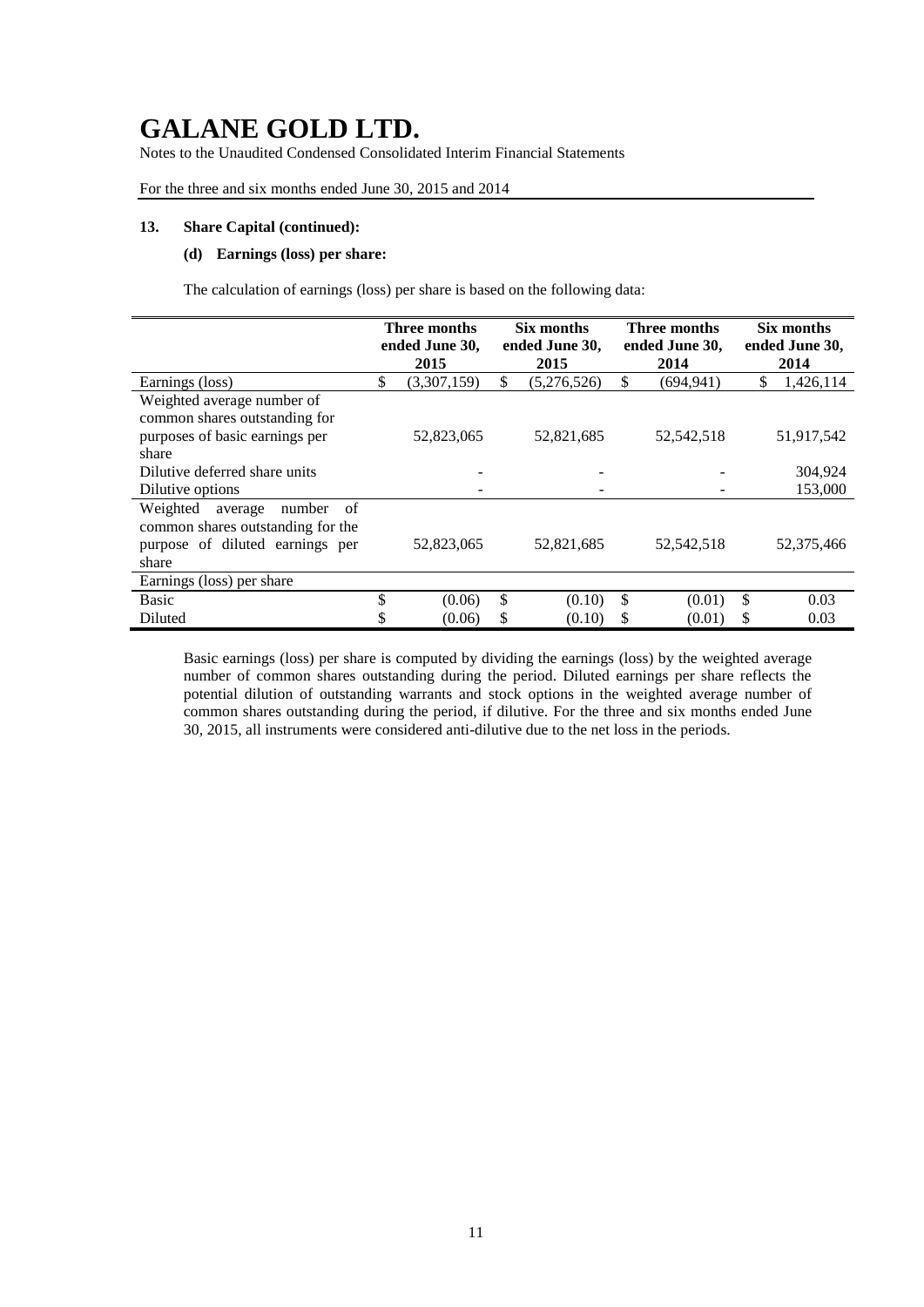Notes to the Unaudited Condensed Consolidated Interim Financial Statements

For the three and six months ended June 30, 2015 and 2014

### **14. Breakdown of earnings and comprehensive earnings items:**

The following is a breakdown of certain items in the Condensed Consolidated Interim Statement of Earnings and Comprehensive Earnings:

### **(a) Mining costs**

|                               | Three months<br>ended June 30, |           | Six months<br>ended June 30, |            |               | <b>Three months</b><br>ended June 30, | Six months<br>ended June 30, |            |  |
|-------------------------------|--------------------------------|-----------|------------------------------|------------|---------------|---------------------------------------|------------------------------|------------|--|
|                               |                                | 2015      |                              | 2015       |               | 2014                                  |                              | 2014       |  |
| Mining and production         | S                              | 5,487,822 | S                            | 10,717,689 | <sup>\$</sup> | 7,998,004                             |                              | 15,560,360 |  |
| Administrative                |                                | 1,173,735 |                              | 2,356,211  |               | 1,424,076                             |                              | 2,566,625  |  |
| Total                         |                                | 6.661.557 |                              | 13,073,900 | S             | 9,422,080                             |                              | 18,126,985 |  |
| Depreciation and amortization |                                | 1,083,030 |                              | 1,771,318  |               | 1,127,055                             |                              | 2,281,846  |  |
|                               |                                | 7,744,587 |                              | 14,845,218 |               | 10,549,135                            |                              | 20,408,831 |  |

| (b) Corporate general and administration |                                        |                                      |           |                                        |         |                                      |           |
|------------------------------------------|----------------------------------------|--------------------------------------|-----------|----------------------------------------|---------|--------------------------------------|-----------|
|                                          | Three months<br>ended June 30,<br>2015 | Six months<br>ended June 30,<br>2015 |           | Three months<br>ended June<br>30, 2014 |         | Six months<br>ended June 30,<br>2014 |           |
| <b>Ongoing Professional fees</b>         | 35,795                                 | - \$                                 | 69,055    |                                        | 137.388 |                                      | 238,615   |
| Stock based compensation                 | 100,579                                |                                      | 213,466   |                                        | 92.348  |                                      | 119,684   |
| Corporate administration                 | 410.944                                |                                      | 849,808   |                                        | 376,285 |                                      | 716,149   |
|                                          | 547,318                                | S                                    | 1,132,329 |                                        | 606.021 |                                      | 1,074,448 |

### **(c) Financing costs**

|                                                        |   | Six months ended<br>Three months<br>ended June 30,<br><b>June 30,</b><br>2015<br>2015 |   | Three months<br>ended June<br>30, 2014 | Six months<br>ended June 30,<br>2014 |     |         |
|--------------------------------------------------------|---|---------------------------------------------------------------------------------------|---|----------------------------------------|--------------------------------------|-----|---------|
| Interest on long term debt<br>Accretion on restoration | S | 60.548                                                                                | S | 123,607                                | \$<br>36.474                         | - S | 72,733  |
| and rehabilitation<br>$\cdot$ $\cdot$<br>provision     |   | 79.684                                                                                |   | 157,410                                | 80.575                               |     | 159,169 |
|                                                        |   | 140.232                                                                               |   | 281.017                                | 117.049                              | \$  | 231,902 |

### **(d) Other expenses**

|                            | Three months   | Six months ended |                          |   | Three months             | Six months |                |  |
|----------------------------|----------------|------------------|--------------------------|---|--------------------------|------------|----------------|--|
|                            | ended June 30, |                  | <b>June 30,</b>          |   | ended June               |            | ended June 30, |  |
|                            | 2015           |                  | 2015<br>30, 2014         |   |                          | 2014       |                |  |
| Other expenses (income)    | (5,041)        |                  | (1.491)                  |   | 4.946                    | - \$       | (18, 723)      |  |
| Loss (Gain) on disposal of |                |                  |                          |   |                          |            |                |  |
| equipment                  | -              |                  | $\overline{\phantom{0}}$ |   | $\overline{\phantom{a}}$ |            | 27,615         |  |
|                            | (5.041         |                  | (1.491)                  | S | 4.946                    |            | \$8,892        |  |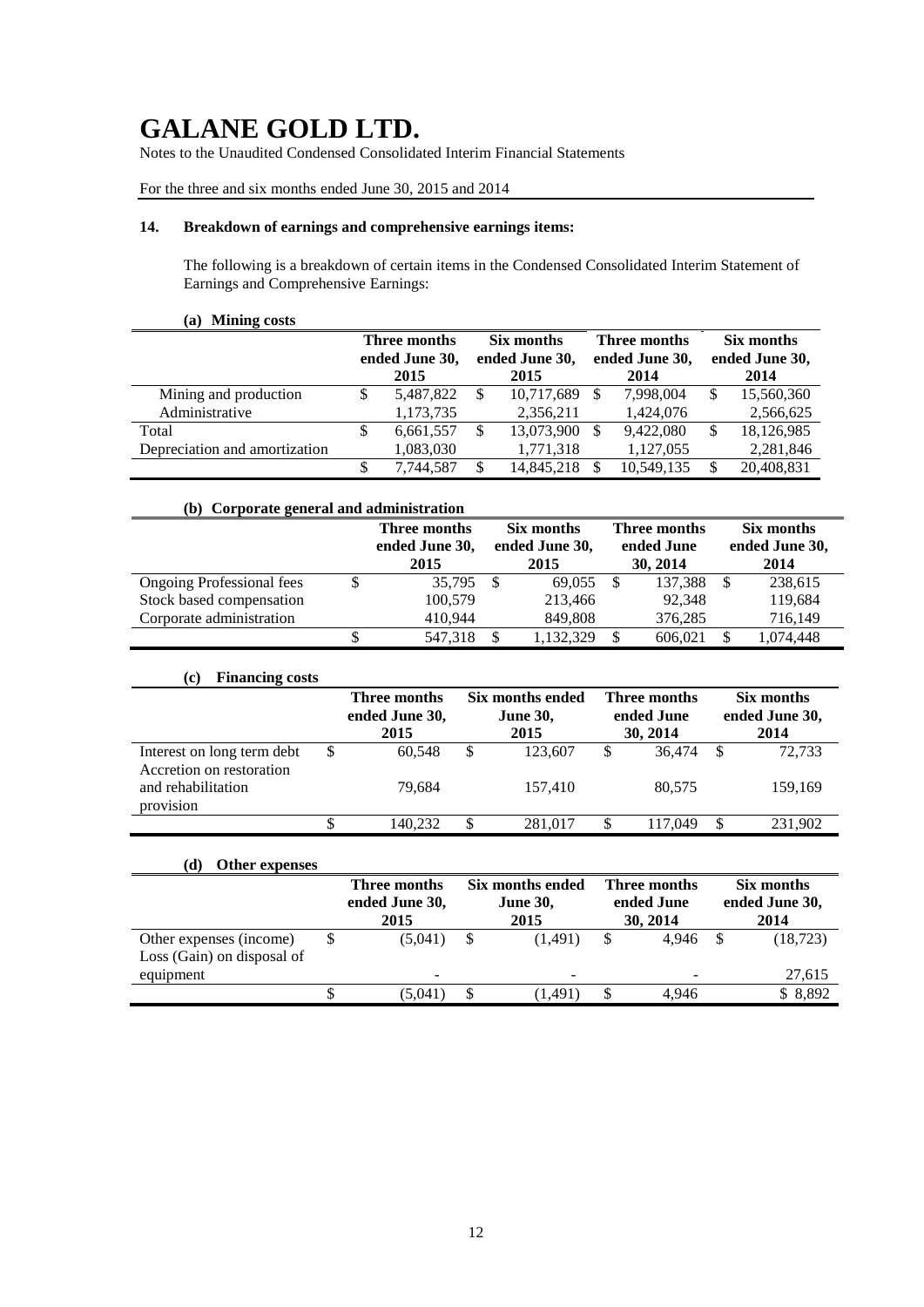Notes to the Unaudited Condensed Consolidated Interim Financial Statements

For the three and six months ended June 30, 2015 and 2014

### **15. Commitments and Contingencies**

### **(a) Royalty expenses**

Production from the Company's Mupane operation is subject to third party royalties (included in mining costs) of 5% of revenues based on market prices at the date of shipment. For the six month period ended June 30, 2015, the Company accrued for \$609,117 in royalties (2014 - \$1,161,764).

### **(b) Operating contractual obligations**

The Company has operating lease obligations which relate to obligations in 2015 for land operating lease agreements as follows:

| • Incurred during the six month period ended June 30, |             |
|-------------------------------------------------------|-------------|
| 2015                                                  | \$170.476   |
| • To be incurred in the remainder of $2015$           | \$138.613   |
| • To be incurred $2016-2019$                          | \$1,101,420 |

### **(c) Claims**

The Company is also subject to the possibility of revised tax assessments for some years. The Company does not believe that, should unfavourable decisions arise from any review of its tax filings, that any amount it might be required to pay will be material. No amounts have been provided for in the Financial Statements.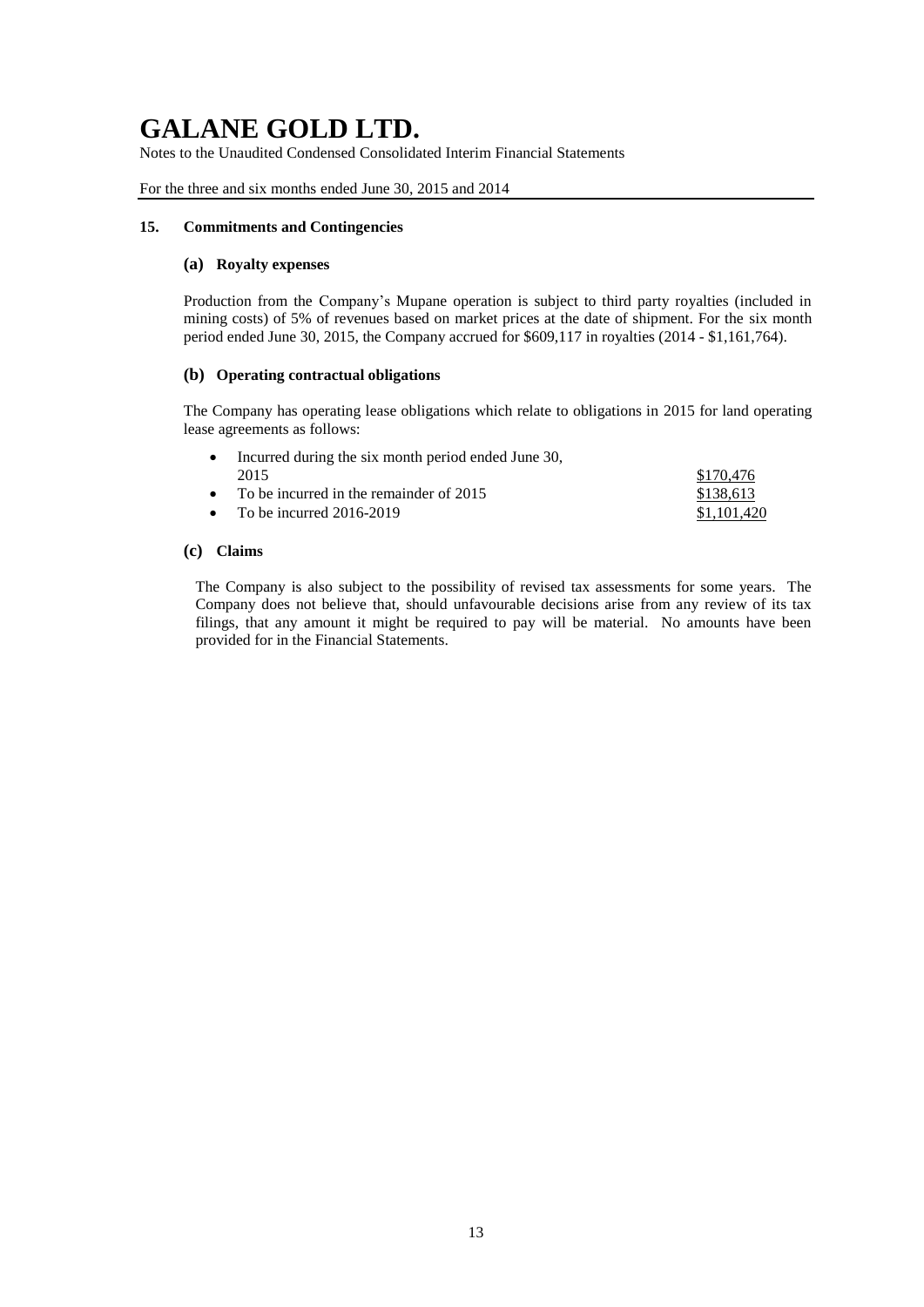Notes to the Unaudited Condensed Consolidated Interim Financial Statements

For the three and six months ended June 30, 2015 and 2014

### **16. Related party transactions**

During the six months ended June 30, 2015, the following related party transactions occurred:

- Charles Byron, a director of the Company:
	- o During the six months ended June 30, 2014 Mr Byron was issued 660,000 common shares that were payable pursuant to the NLE acquisition (Note 13 (b));
	- o The Company paid rent of \$6,568 for office premises to Great African Services (Pty) Ltd., a company owned by a consortium of individuals that includes Charles Byron (2014 - \$5,105);
- IAMGOLD, a shareholder with significant influence, by holding in excess of 20% of the common shares of the Company:
	- o During the six months ended June 30, 2014 the Company accrued \$72,733 representing the interest payable on the interest bearing note to IAMGOLD (2015 - \$nil).

The remuneration of directors and other members of key management personnel during the six months ended June 30, 2015 are as follows:

|                                         |   | Six months<br>ended June 30,<br>2015 | Six months<br>ended June 30,<br>2014 |
|-----------------------------------------|---|--------------------------------------|--------------------------------------|
| Salaries                                | S | 862,950                              | 733,990                              |
| Management fees <sup>(1)</sup>          |   | $\overline{\phantom{0}}$             | 60,000                               |
| Directors fees                          |   | 70,961                               | 47,803                               |
| Share-based compensation <sup>(2)</sup> |   | 131,027                              | 89,684                               |
|                                         |   | 1,064,938                            | 931,477                              |

**(1)** Management fees represent compensation paid to officers of the Company pursuant to contracts for services.

**(2)** Share-based compensation is the fair value of options and deferred share units granted and vested with key management personnel.

### **17. Segmented information**

The Company operates in one reportable segment, being the exploration, development and operation of gold mining properties. All of the Company's equipment and mining assets are located in the Republic of Botswana and all revenues of the Company are earned in the Republic of Botswana. A breakdown of the total assets by geographic segment is as follows:

|                               | Canada |                   |  | <b>Botswana</b>            |              | Total                   |
|-------------------------------|--------|-------------------|--|----------------------------|--------------|-------------------------|
| Cash<br>All other assets      |        | 132.476<br>24.573 |  | \$ 4,175,669<br>38,228,210 |              | 4,308,145<br>38,252,783 |
| <b>Balance, June 30, 2015</b> |        | 157.049           |  | \$42,403,879               | <sup>S</sup> | 42,560,928              |